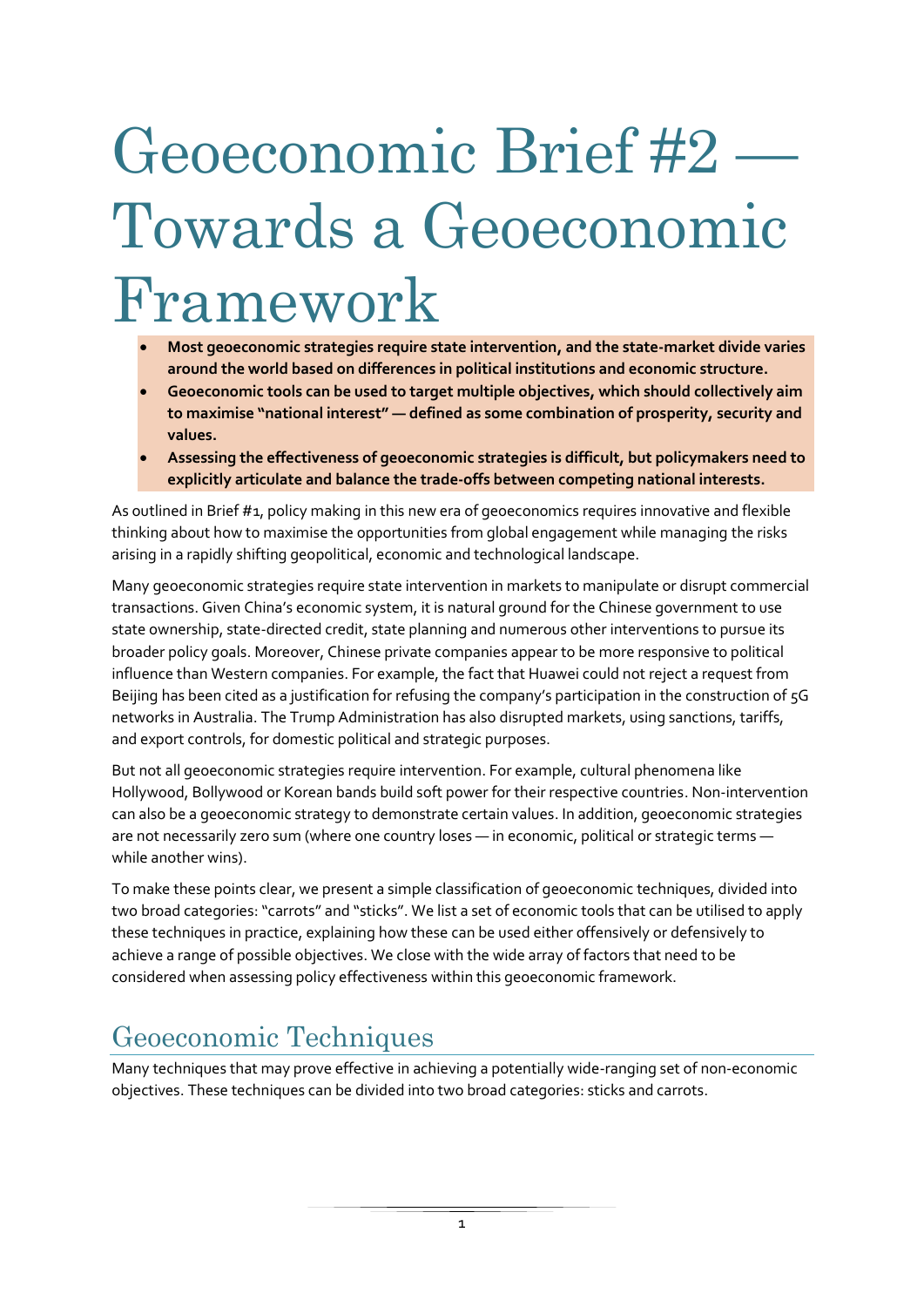### Technique 1: Sticks

Economic tools used to **coerce/deter/interfere** with a target government, company or individual, by imposing or threatening to impose costs on the target, in order to cause policies and actions that align with the interests or objectives of the acting state.

Recent examples include:

- 1. PRC's response to Seoul's 2016 decision to deploy a missile defence system over Beijing's objections. This inflicted substantial costs on the South Korean tourism industry, along with conglomerate Lotte, and other industries.
- 2. PRC's censorship of NBA broadcasts and suspension of business deals, following an NBA Executive's support for pro-democracy activists in Hong Kong on social media.
- 3. US tariffs on China, triggering the trade war in pursuit of "Making America Great Again" and penalising China for "unfair" and "illegal" trading practices.
- 4. US export controls on Huawei and other Chinese technology firms, targeting in some cases those providing 5G networks and operating surveillance systems in Xinjiang (with numerous objectives including calling out human rights abuses against the Uyghurs).
- 5. US sanctions on Iran, including the "weaponising" of the SWIFT electronic payment system.
- 6. Japan's export restrictions on key chemicals used in high-tech sectors in South Korea, following a dispute over compensation of Korean forced labour in Japan during World War II.

#### Technique 2: Carrots

Economic tools used to **induce/persuade/influence** a target government, company or individual, by providing or promising to provide benefits to the target, in exchange for policies and actions that align with the interests or objectives of the acting state.

Recent examples include:

- 1. The Trans-Pacific Partnership promoting free trade for partner countries, which according to former US Defence Secretary Ash Carter is "as important as new aircraft carrier".
- 2. India's increased aid and investments in Mauritius, Maldives, Seychelles and Sri Lanka to "enhance security and growth for all the region" and reduce levels of Chinese debt in these countries.
- 3. China and Taiwan's investment and other pledges to the Solomon Islands in exchange for diplomatic recognition.
- 4. Australia's Pacific Step-Up promoting both economic development and security in the region, alongside broader democratic and institutional objectives.

What one country may describe as a carrot, another may see as a stick. The Belt and Road Initiative (a geoeconomic strategy drawing on a wide range of economic tools) is one example. Promoted by Beijing as a win-win economic development plan to deliver prosperity and growth to all partner countries, it is seen by some other states as Beijing's grand plan to "trap" countries in China-funded debt and hence increase its coercive powers over them. Another example is the TPP (and its successor), classifiable as a carrot from the perspective of included members, but as a stick by excluded countries (notably, China).

[Table 1](#page-2-0) provides an (incomplete) list of the economic tools available for implementing these techniques. While both carrots and sticks are usually directed at *foreign* targets, they can be directed at *domestic*  targets as well. For example, the Chinese government may subsidise Chinese companies to incentivise them to operate in certain sectors or countries, with objectives that include supporting "national champions" but also broader influence goals as well (such as lobbying to the host government for favourable policy decisions). Meanwhile, the recent expansion of US government export controls limits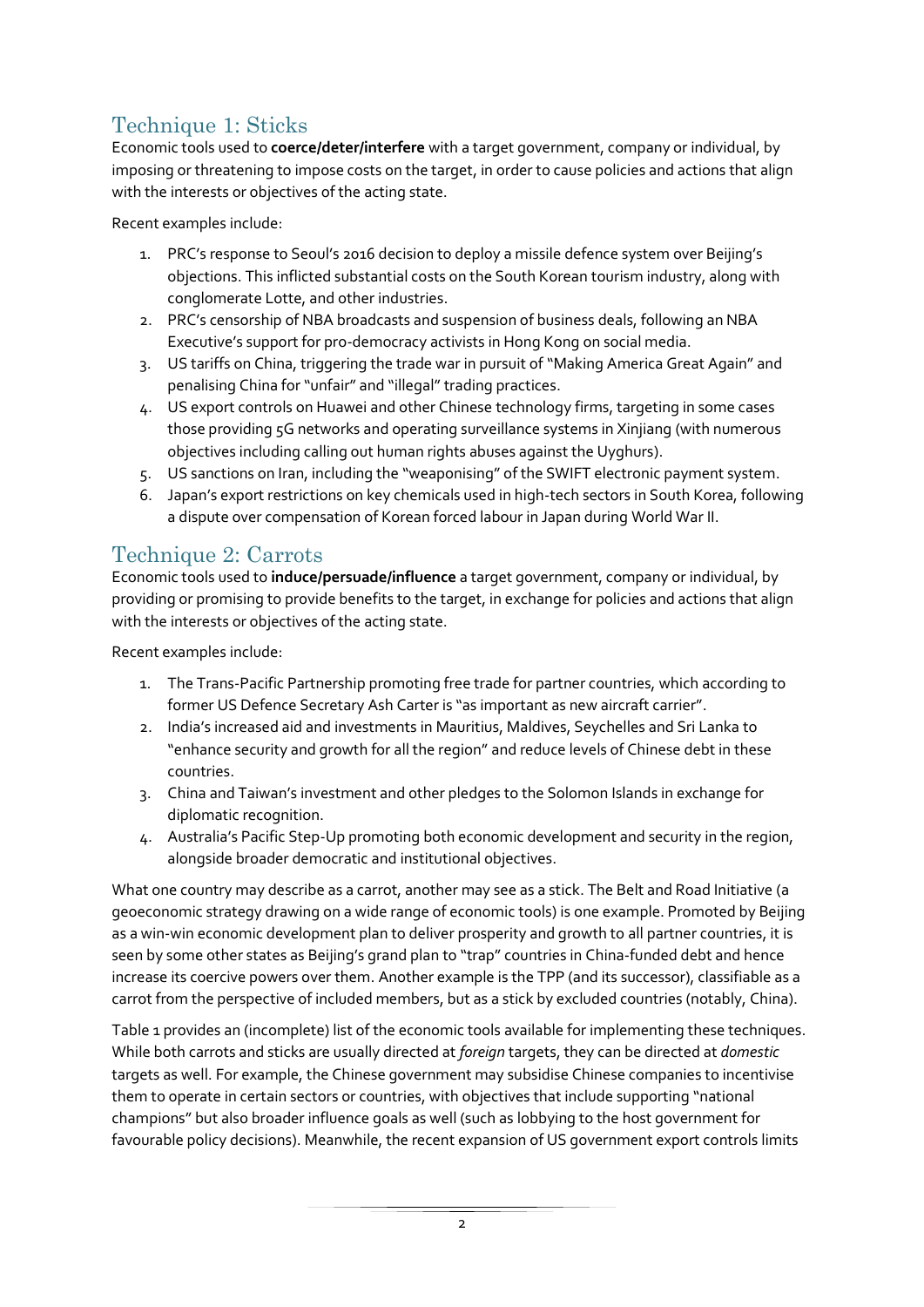US exports of certain inputs to Huawei and other Chinese technology companies, thereby hurting domestic companies with broader national security objectives in mind.

<span id="page-2-0"></span>

|                | <b>STICKS</b>                                                                                                                                                                                   | <b>CARROTS</b>                                                                                                                                                                                          |
|----------------|-------------------------------------------------------------------------------------------------------------------------------------------------------------------------------------------------|---------------------------------------------------------------------------------------------------------------------------------------------------------------------------------------------------------|
| <b>Trade</b>   | <b>Tariffs</b><br>$\bullet$<br><b>Export Controls</b><br>Quotas<br>License denial<br><b>Blacklists</b><br>$\bullet$<br><b>Boycotts</b><br><b>Sanctions</b><br>Threats of the above<br>$\bullet$ | <b>Subsidies</b><br>$\bullet$<br>Licence granting<br>Favourable tariff discrimination<br>Direct purchases<br>Green cards<br>Free trade agreements<br>Promises of the above<br>$\bullet$                 |
| <b>Capital</b> | Asset freezes<br>$\bullet$<br>Aid suspension<br>$\bullet$<br><b>Taxation</b><br>Discouraging/banning/placing<br>$\bullet$<br>limits on foreign investment<br>Threats of the above<br>$\bullet$  | Providing aid<br>$\bullet$<br>Investment quarantees<br>Taxation (favourable)<br><b>Encouraging private capital</b><br>Cheap credit for enterprises to "go<br>out"<br>Promises of the above<br>$\bullet$ |
| People         | Visa, migration and<br>$\bullet$<br>study/research/entrepreneurial<br>restrictions                                                                                                              | Visa, migration and study/research/<br>$\bullet$<br>entrepreneurial encouragement                                                                                                                       |

#### Offensive and Defensive Strategies

Carrots and sticks may be offensive or defensive in nature, or sometimes both. For example, is the US decision to block Huawei a defensive move due to Huawei's relationship with the Chinese state and China's pursuit of technological primacy? Or is it an offensive move, motivated by the US government's intention to protect its own technology companies to preserve US primacy?

"Offensive" does not always imply aggressive or dominating. The TPP and the BRI, for example, have been presented (by Washington and Beijing respectively) as friendly and embracing. There is also debate over which of these was "defensive" and which was "offensive".

Defensive strategies aim primarily to counter the negative impacts of a rival's geoeconomic sticks and carrots. These strategies (many of which could also be used offensively) include:

- 1. Market diversification, to reduce the domestic economic and political costs from a foreign government's coercion;
- 2. Improving the bilateral relationship with a would-be coercing state, to reduce the likelihood that they will use coercion against your state, companies or citizens;
- 3. Promoting and strengthening global/regional competition laws, include developing institutional resilience and flexibility; and
- 4. Strengthening the domestic political, economic and social institutions and norms to maximise transparency and allow the system to correct itself.

## **Effectiveness**

Assessing the effectiveness of any given geoeconomic policy is far more challenging than assessing the effectiveness of a purely economic or security policy.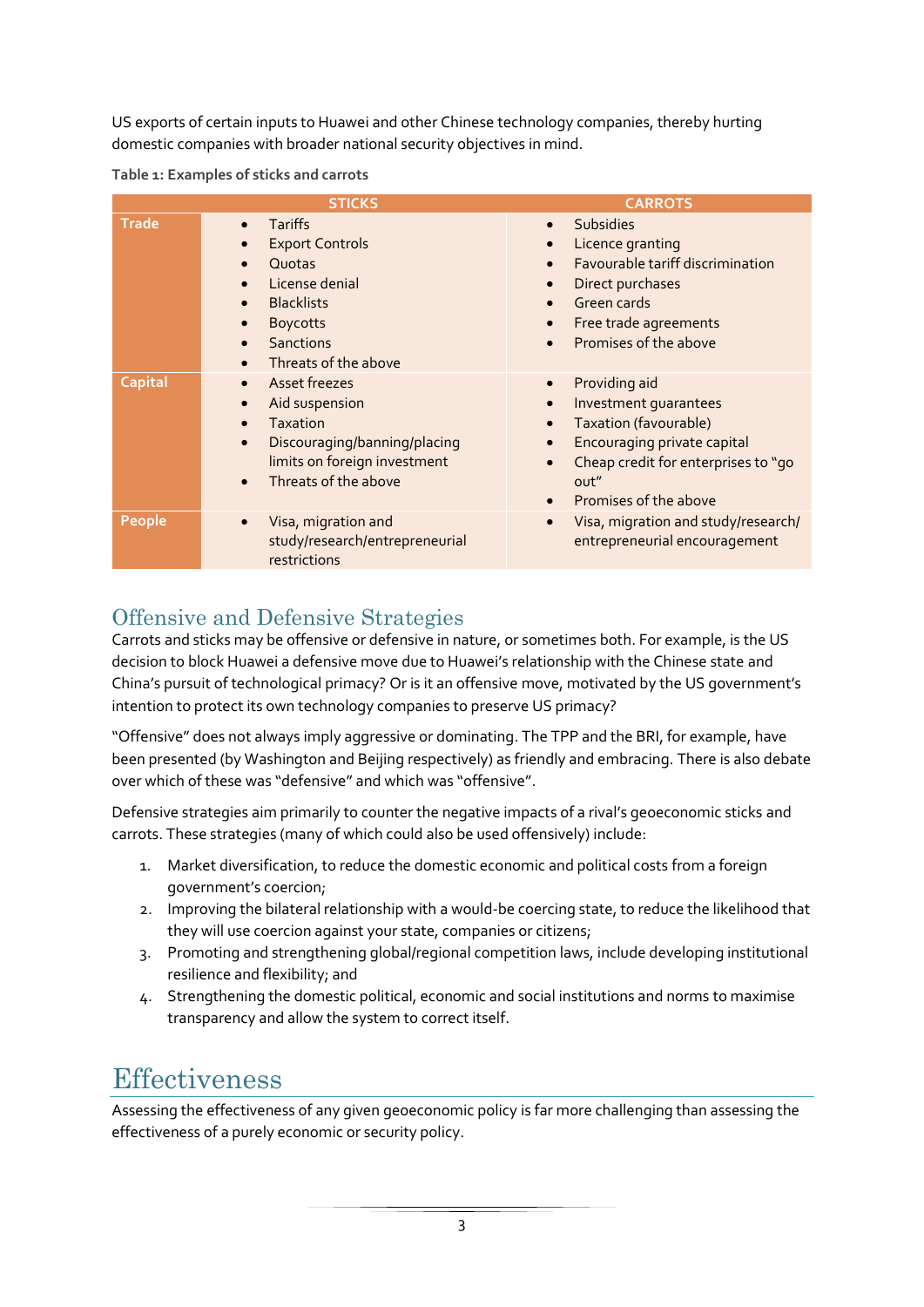In its simplest form, a starting point could be to implement a policy if it has both positive economic and security benefits (top right quadrant i[n Figure 1\)](#page-3-0). Likewise, if a policy has both negative economic and security benefits, it makes no sense to implement it (bottom left quadrant).

The remaining two quadrants are where decision making becomes difficult, with either economic benefits coming at the expense of security costs (top left quadrant) or vice versa (bottom right quadrant). Further complications arise because of the variety of people and departments involved in a policy decision which often have different attitudes toward risks and rewards, different time horizons (for example, the electoral cycle versus the "long run"), and different judgements about the merits of risk mitigation and alternative policy options.



<span id="page-3-0"></span>**Figure 1: Economics and Security**

#### **Box 1: Huawei**

*Australia's and UK's respective decisions on Huawei's involvement in their 5G networks illustrates some of these complexities. Australia's decision to ban Huawei indicates the perceived security risks were assessed to outweigh the economic benefits of using the lowest cost provider and that no suitable mitigation efforts could outweigh these risks (top left quadrant). UK's decision to restrictively use Huawei indicates the opposite, that the economic benefits were assessed to exceed the security costs given its assessment that other mitigation efforts could be undertaken (also top left quadrant). Different appetites for risk and different understandings of the risks are just two of the factors that can explain these alternative standpoints. <sup>1</sup> The timing of decision making is also important – for example, during the COVID-19 pandemic the UK has decided to review its previous decision.*

Of course, it is far more complex than that. Assessing effectiveness of geoeconomic tools requires a clear (if not necessarily public) understanding of the multiple objectives, and channels through which the

<sup>&</sup>lt;sup>1</sup> See these alternative assessments[: Marcus Willet,](https://www.iiss.org/blogs/analysis/2020/01/csfc-uk-huawei-and-5g-six-myths-debunked) Senior Adviser for Security, IISS (International Institute for Strategic Studies), 28 January 2020 an[d Mike Burgess,](https://www.ft.com/content/543621ce-504f-11e9-b401-8d9ef1626294) director-general of the Australian Signals Directorate, quoted in 27 March 2019.